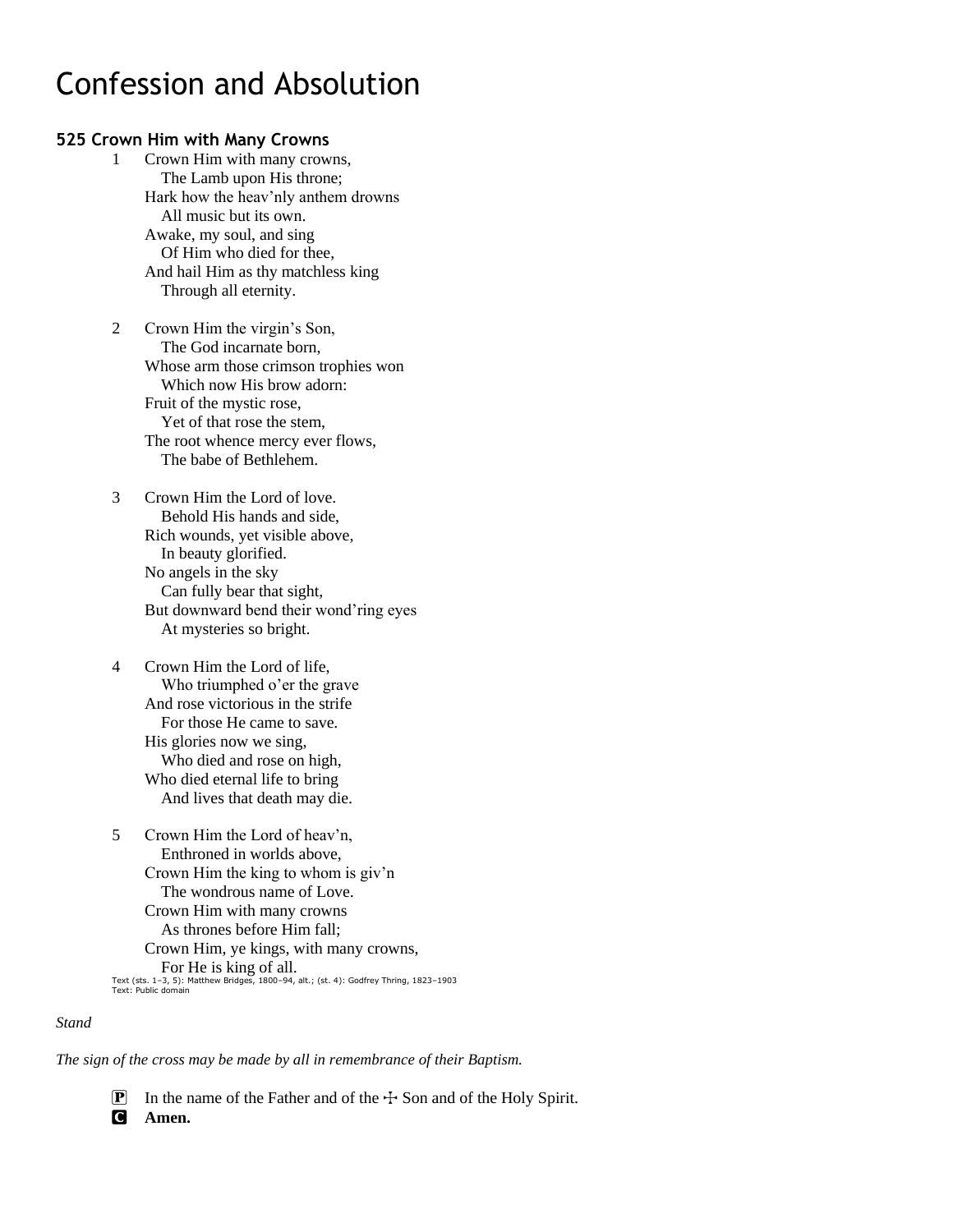- P Our help is in the name of the Lord,
- C **who made heaven and earth.**
- P If You, O Lord, kept a record of sins, O Lord, who could stand?
- C **But with You there is forgiveness; therefore You are feared.**
- P Since we are gathered to hear God's Word, call upon Him in prayer and praise, and receive the body and blood of our Lord Jesus Christ in the fellowship of this altar, let us first consider our unworthiness and confess before God and one another that we have sinned in thought, word, and deed, and that we cannot free ourselves from our sinful condition. Together as His people let us take refuge in the infinite mercy of God, our heavenly Father, seeking His grace for the sake of Christ, and saying: God, be merciful to me, a sinner.

### *Kneel/Stand*

- C **Almighty God, have mercy upon us, forgive us our sins, and lead us to everlasting life. Amen.**
- P Almighty God in His mercy has given His Son to die for you and for His sake forgives you all your sins. As a called and ordained servant of Christ, and by His authority, I therefore forgive you all your sins in the name of the Father and of the  $\pm$  Son and of the Holy Spirit.

C **Amen.**

### *Stand*

# Service of the Word

 **And peace to all the earth; Goodwill from God in heaven Proclaimed at Jesus' birth! We praise and bless You, Father; Your holy name, we sing— Our thanks for Your great glory, Lord God, our heav'nly King.**

**Introit** *Psalm 16:8–11; antiphon: Liturgical Text* Blessèd be the Holy Trinity and the undivided | Unity.\* Let us give glory to him because he has shown his mer- | cy to us. I have set the LORD always be- | fore me;\* because he is at my right hand, I shall not be | shaken. Therefore my heart is glad, and my whole being re- | joices;\* my flesh also | dwells secure. For you will not abandon my soul | to Sheol,\* or let your holy one see cor- | ruption. You make known to me the | path of life;\* in your presence there is fullness of joy; at your right hand are pleasures for- | evermore. **Glory be to the Father and | to the Son**\* **and to the Holy | Spirit; as it was in the be- | ginning,**\* **is now, and will be forever. | Amen.** Blessèd be the Holy Trinity and the undivided | Unity.\* Let us give glory to him because he has shown his mer- | cy to us. **Kyrie** *LSB 204* C **Lord, have mercy; Christ, have mercy; Lord, have mercy. Gloria in Excelsis** *LSB 204* C **1 To God on high be glory**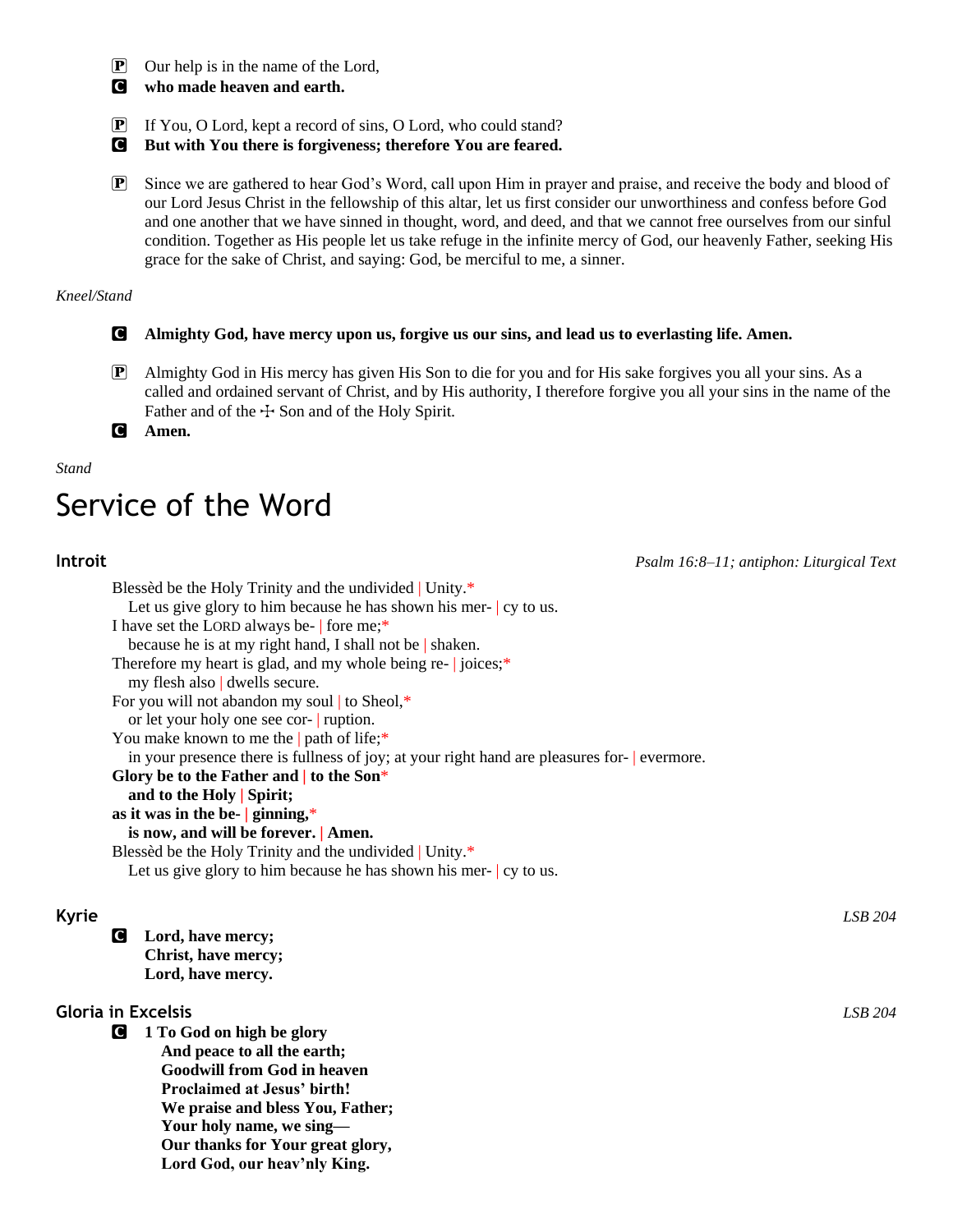**2 To You, O sole-begotten, The Father's Son, we pray; O Lamb of God, our Savior, You take our sins away. Have mercy on us, Jesus; Receive our heartfelt cry, Where You in pow'r are seated At God's right hand on high—**

**3 For You alone are holy; You only are the Lord. Forever and forever, Be worshiped and adored; You with the Holy Spirit Alone are Lord Most High, In God the Father's glory. "Amen!" our glad reply.** Text: Stephen P. Starke

### **Salutation and Collect of the Day**

- P The Lord be with you.
	- C **And also with you.**

P Let us pray.

Almighty and everlasting God, You have given us grace to acknowledge the glory of the eternal Trinity by the confession of a true faith and to worship the Unity in the power of the Divine Majesty. Keep us steadfast in this faith and defend us from all adversities; for You, O Father, Son, and Holy Spirit, live and reign, one God, now and forever.

C **Amen.**

### *Sit*

### **Old Testament Reading** *Proverbs 8:1–4, 22–31*

<sup>1</sup>Does not wisdom call? Does not understanding raise her voice? <sup>2</sup>On the heights beside the way, at the crossroads she takes her stand; <sup>3</sup>beside the gates in front of the town, at the entrance of the portals she cries aloud: <sup>4</sup>"To you, O men, I call, and my cry is to the children of man. . . . <sup>22</sup>"The LORD possessed me at the beginning of his work, the first of his acts of old.  $23$ Ages ago I was set up, at the first, before the beginning of the earth. <sup>24</sup>When there were no depths I was brought forth, when there were no springs abounding with water. <sup>25</sup>Before the mountains had been shaped, before the hills, I was brought forth, <sup>26</sup>before he had made the earth with its fields. or the first of the dust of the world. <sup>27</sup>When he established the heavens, I was there; when he drew a circle on the face of the deep, <sup>28</sup>when he made firm the skies above, when he established the fountains of the deep, <sup>29</sup>when he assigned to the sea its limit, so that the waters might not transgress his command,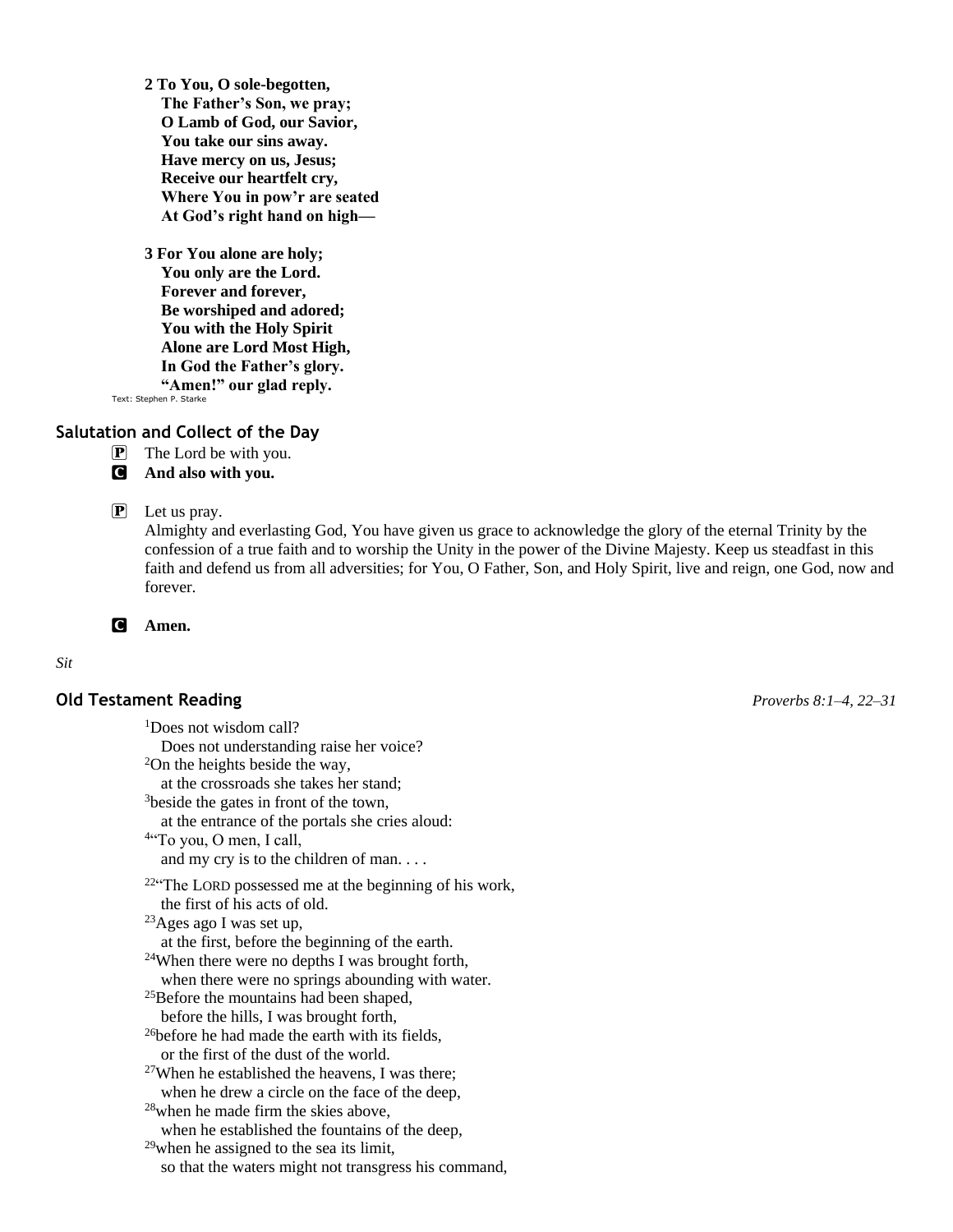when he marked out the foundations of the earth,

<sup>30</sup>then I was beside him, like a master workman,

and I was daily his delight,

rejoicing before him always,

<sup>31</sup>rejoicing in his inhabited world and delighting in the children of man."

A This is the Word of the Lord.

C **Thanks be to God.**

**Gradual** *Romans 10:8b, 10*

The word is near you, in your mouth and | in your heart,\* the word of faith that | we proclaim.

For with the heart one believes and is | justified,\*

and with the mouth one confesses | and is saved.

# **Athanasian Creed**

- L Whoever desires to be saved must, above all, hold the catholic faith.
- C **Whoever does not keep it whole and undefiled will without doubt perish eternally.**
- L And the catholic faith is this,
- C **that we worship one God in Trinity and Trinity in Unity, neither confusing the persons nor dividing the substance.**
- L For the Father is one person, the Son is another, and the Holy Spirit is another.
- C **But the Godhead of the Father and of the Son and of the Holy Spirit is one: the glory equal, the majesty coeternal.**
- L Such as the Father is, such is the Son, and such is the Holy Spirit:
- C **the Father uncreated, the Son uncreated, the Holy Spirit uncreated;**
- L the Father infinite, the Son infinite, the Holy Spirit infinite;
- C **the Father eternal, the Son eternal, the Holy Spirit eternal.**
- L And yet there are not three Eternals, but one Eternal,
- C **just as there are not three Uncreated or three Infinites, but one Uncreated and one Infinite.**
- $\bar{L}$  In the same way, the Father is almighty, the Son almighty, the Holy Spirit almighty;
- C **and yet there are not three Almighties, but one Almighty.**
- L So the Father is God, the Son is God, the Holy Spirit is God;
- C **and yet there are not three Gods, but one God.**
- L So the Father is Lord, the Son is Lord, the Holy Spirit is Lord;
- C **and yet there are not three Lords, but one Lord.**
- L Just as we are compelled by the Christian truth to acknowledge each distinct person as God and Lord, so also are we prohibited by the catholic religion to say that there are three Gods or Lords.
- C **The Father is not made nor created nor begotten by anyone.**
- L The Son is neither made nor created, but begotten of the Father alone.
- C **The Holy Spirit is of the Father and of the Son, neither made nor created nor begotten, but proceeding.**
- L Thus, there is one Father, not three Fathers; one Son, not three Sons; one Holy Spirit, not three Holy Spirits.
- C **And in this Trinity none is before or after another; none is greater or less than another;**
- L but the whole three persons are coeternal with each other and coequal, so that in all things, as has been stated above, the Trinity in Unity and Unity in Trinity is to be worshiped.
- C **Therefore, whoever desires to be saved must think thus about the Trinity.**
- L But it is also necessary for everlasting salvation that one faithfully believe the incarnation of our Lord Jesus Christ.
- C **Therefore, it is the right faith that we believe and confess that our Lord Jesus Christ, the Son of God, is at the same time both God and man.**
- L He is God, begotten from the substance of the Father before all ages; and He is man, born from the substance of His mother in this age:
- C **perfect God and perfect man, composed of a rational soul and human flesh;**
- L equal to the Father with respect to His divinity, less than the Father with respect to His humanity.
- C **Although He is God and man, He is not two, but one Christ:**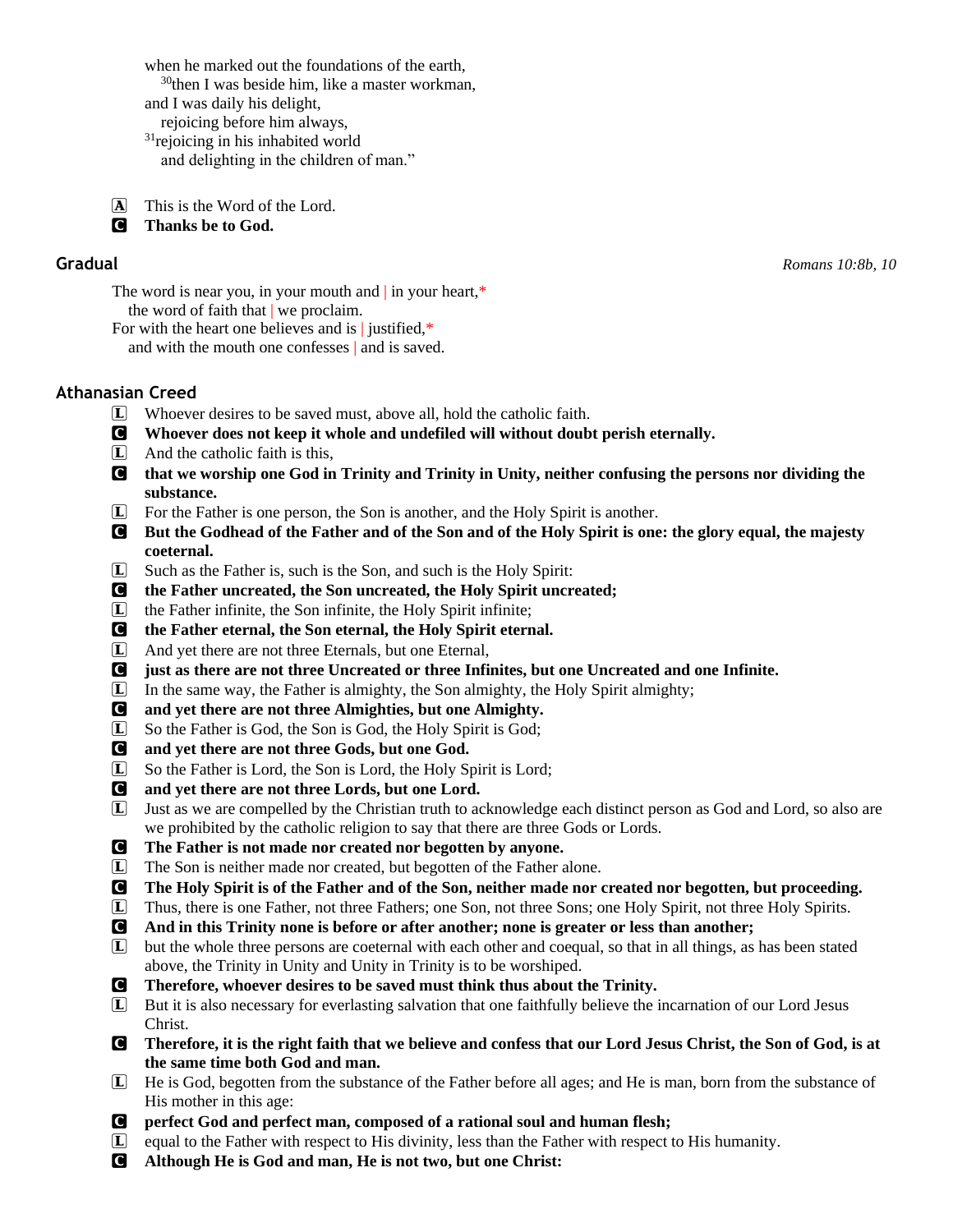- L one, however, not by the conversion of the divinity into flesh, but by the assumption of the humanity into God;
- C **one altogether, not by confusion of substance, but by unity of person.**
- $\Box$  For as the rational soul and flesh is one man, so God and man is one Christ,
- C **who suffered for our salvation, descended into hell, rose again the third day from the dead,**
- L ascended into heaven, and is seated at the right hand of the Father, God Almighty, from whence He will come to judge the living and the dead.
- C **At His coming all people will rise again with their bodies and give an account concerning their own deeds.**
- L And those who have done good will enter into eternal life, and those who have done evil into eternal fire.
- C **This is the catholic faith; whoever does not believe it faithfully and firmly cannot be saved.**

**Epistle** *Romans 5:1–5*

<sup>1</sup>Therefore, since we have been justified by faith, we have peace with God through our Lord Jesus Christ. <sup>2</sup>Through him we have also obtained access by faith into this grace in which we stand, and we rejoice in hope of the glory of God. <sup>3</sup>More than that, we rejoice in our sufferings, knowing that suffering produces endurance, <sup>4</sup>and endurance produces character, and character produces hope, <sup>5</sup>and hope does not put us to shame, because God's love has been poured into our hearts through the Holy Spirit who has been given to us.

- A This is the Word of the Lord.
- C **Thanks be to God.**

### *Stand*

### **Alleluia and Verse**

- C **Alleluia, alleluia, alleluia.**
- C **These things are written that you may believe that Jesus is the Christ, the Son of God.**
- C **Alleluia, alleluia, alleluia.**
- P The Holy Gospel according to St. John, the sixteenth chapter.
- **G** Glory to You, O Lord.

### John 16:12-15

 $12$ [Jesus said:] "I still have many things to say to you, but you cannot bear them now.  $13$ When the Spirit of truth comes, he will guide you into all the truth, for he will not speak on his own authority, but whatever he hears he will speak, and he will declare to you the things that are to come. <sup>14</sup>He will glorify me, for he will take what is mine and declare it to you. <sup>15</sup>All that the Father has is mine; therefore I said that he will take what is mine and declare it to you.

- P This is the Gospel of the Lord.
- C **Praise to You, O Christ.**

# **Nicene Creed**

C **I believe in one God, the Father Almighty, maker of heaven and earth and of all things visible and invisible.**

> **And in one Lord Jesus Christ, the only-begotten Son of God, begotten of His Father before all worlds, God of God, Light of Light, very God of very God, begotten, not made, being of one substance with the Father, by whom all things were made; who for us men and for our salvation came down from heaven and was incarnate by the Holy Spirit of the virgin Mary**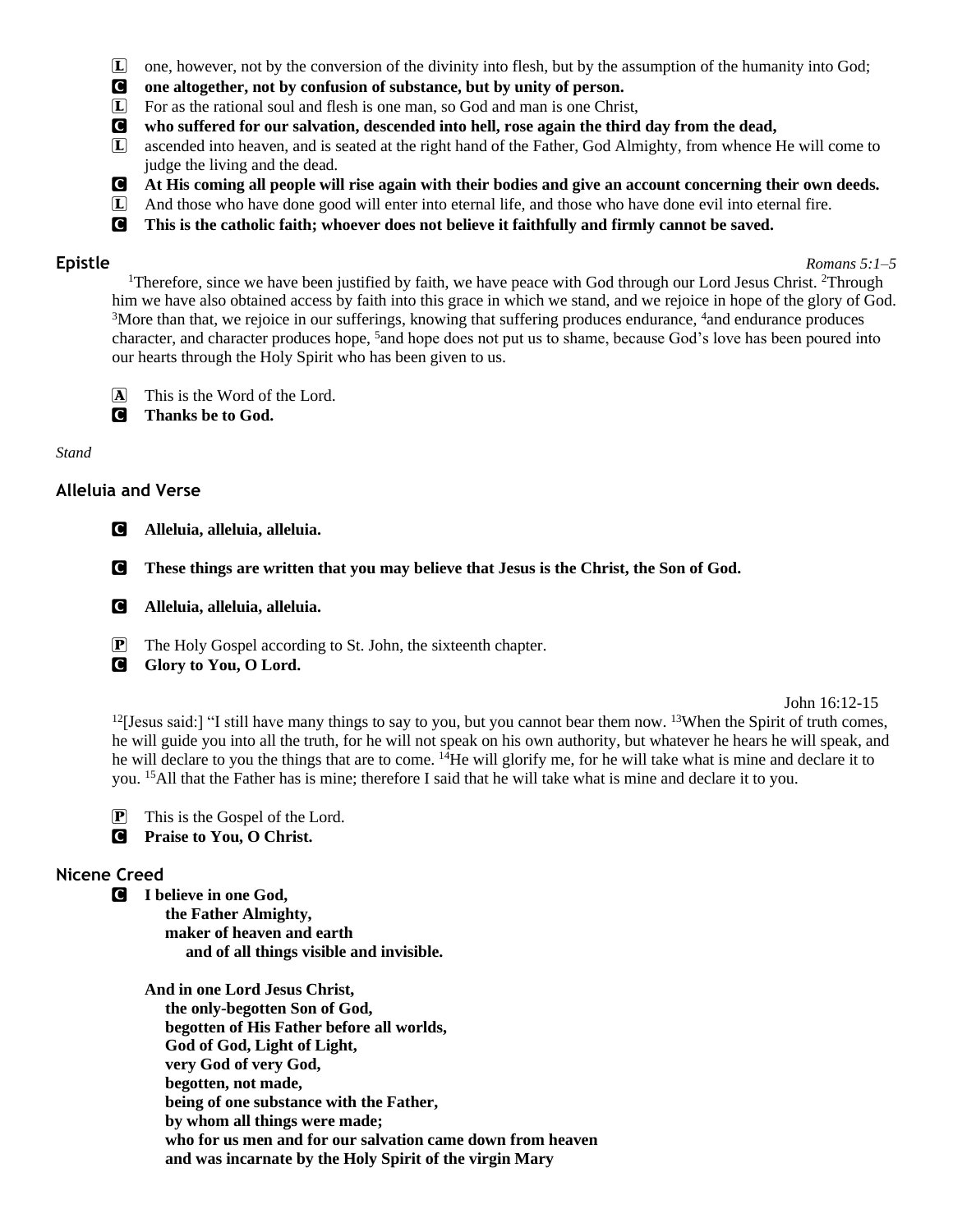**and was made man; and was crucified also for us under Pontius Pilate. He suffered and was buried. And the third day He rose again according to the Scriptures and ascended into heaven and sits at the right hand of the Father. And He will come again with glory to judge both the living and the dead, whose kingdom will have no end.**

**And I believe in the Holy Spirit, the Lord and giver of life, who proceeds from the Father and the Son, who with the Father and the Son together is worshiped and glorified, who spoke by the prophets. And I believe in one holy Christian and apostolic Church, I acknowledge one Baptism for the remission of sins, and I look for the resurrection of the dead** and the life  $\div$  of the world to come. Amen.

### *Sit*

### **498 Come, Holy Ghost, Creator Blest**

- 1 Come, Holy Ghost, Creator blest, And make our hearts Your place of rest; Come with Your grace and heav'nly aid, And fill the hearts which You have made.
- 2 To You, the Counselor, we cry, To You, the gift of God Most High; The fount of life, the fire of love, The soul's anointing from above.
- 3 In You, with graces sevenfold, We God's almighty hand behold While You with tongues of fire proclaim To all the world His holy name.
- 4 Your light to ev'ry thought impart, And shed Your love in ev'ry heart; The weakness of our mortal state With deathless might invigorate.
- 5 Drive far away our wily foe, And Your abiding peace bestow; With You as our protecting guide, No evil can with us abide.
- 6 Teach us to know the Father, Son, And You, from both, as Three in One That we Your name may ever bless And in our lives the truth confess.
- $\triangle$  7 Praise we the Father and the Son And Holy Spirit, with them One, And may the Son on us bestow The gifts that from the Spirit flow!

Text: attr. Rabanus Maurus, 776–856; tr. Edward Caswall, 1814–78, alt. Text: Public domain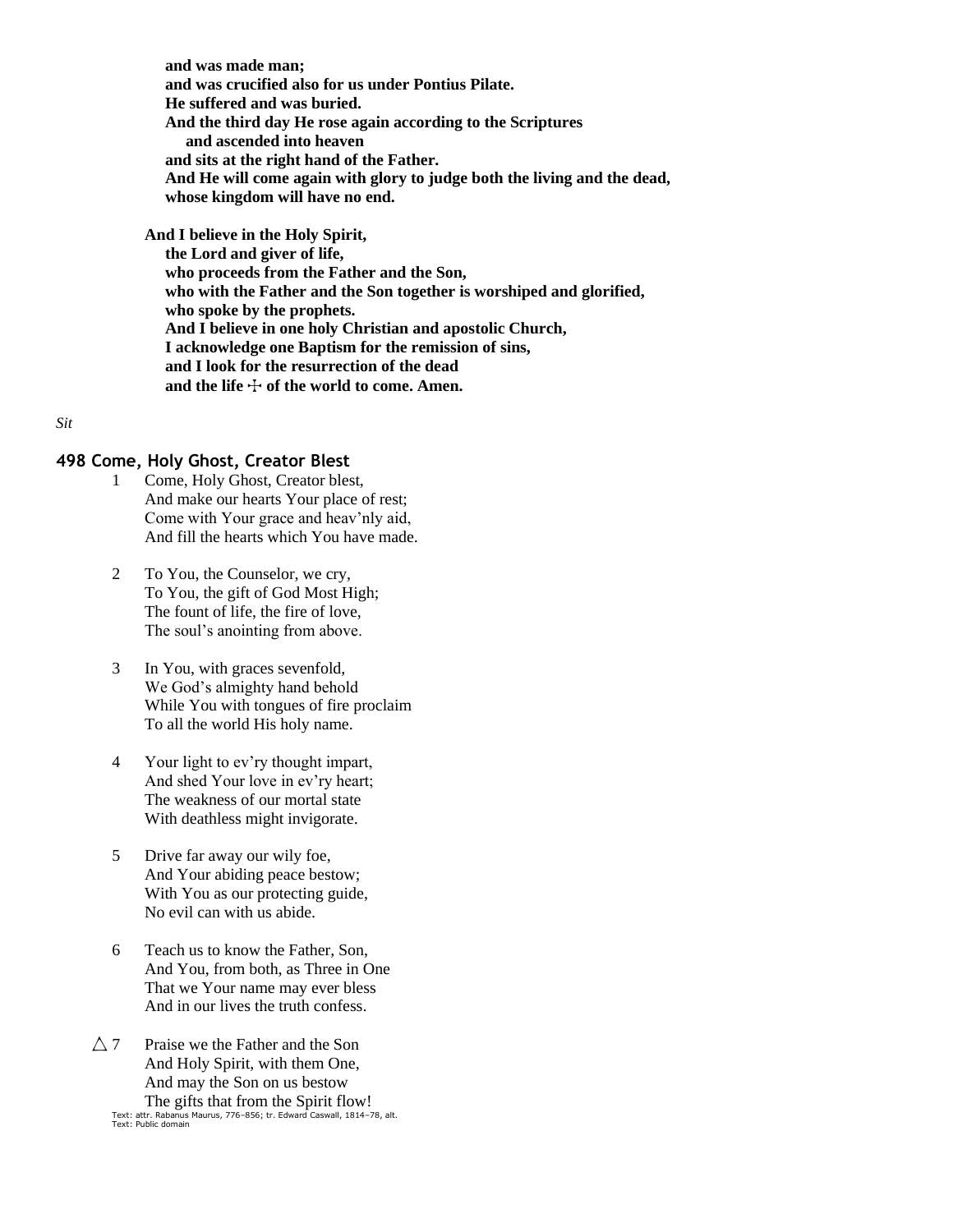### **Sermon**

### **Offering**

*Stand*

**Prayer of the Church**

# Service of the Sacrament

### *Stand*

### **Preface** *LSB 208*

- P The Lord be with you.
- C **And also with you.**

 $\boxed{\mathbf{P}}$  Lift up your hearts.

- C **We lift them to the Lord.**
- P Let us give thanks to the Lord our God.
- C **It is right to give Him thanks and praise.**
- $\mathbb{P}$  It is truly good, right, and salutary that we should at all times and in all places give thanks to You, O Lord, holy Father, almighty and everlasting God, for the countless blessings You so freely bestow on us and all creation. Above all, we give thanks for Your boundless love shown to us when You sent Your only-begotten Son, Jesus Christ, into our flesh and laid on Him our sin, giving Him into death that we might not die eternally. Because He is now risen from the dead and lives and reigns to all eternity, all who believe in Him will overcome sin and death and will rise again to new life. Therefore with angels and archangels and with all the company of heaven we laud and magnify Your glorious name, evermore praising You and saying:

### **Sanctus** *LSB 208*

C **Holy, holy, holy Lord God of Sabaoth adored; Heav'n and earth with full acclaim shout the glory of Your name. Sing hosanna in the highest, sing hosanna to the Lord; Truly blest is He who comes in the name of the Lord!**

Text: Stephen P. Starke

# **Prayer of Thanksgiving**

P Blessed are You, O Lord our God, king of all creation, for You have had mercy on us and given Your onlybegotten Son that whoever believes in Him should not perish but have eternal life.

You once revealed Your name to Moses in the burning bush; and through Your beloved Son, Jesus Christ, You unveiled the mystery of Your holy name in the Trinity of persons and the Unity of being.

Grant that we, who have been baptized and instructed in the triune name, may faithfully eat and drink of Your Son's body and blood and worship You in spirit and truth, O Father, through Your Son in the Holy Spirit.

Hear us as we pray in His name and as He has taught us:

### **Lord's Prayer**

C **Our Father who art in heaven, hallowed be Thy name, Thy kingdom come, Thy will be done on earth as it is in heaven; give us this day our daily bread; and forgive us our trespasses**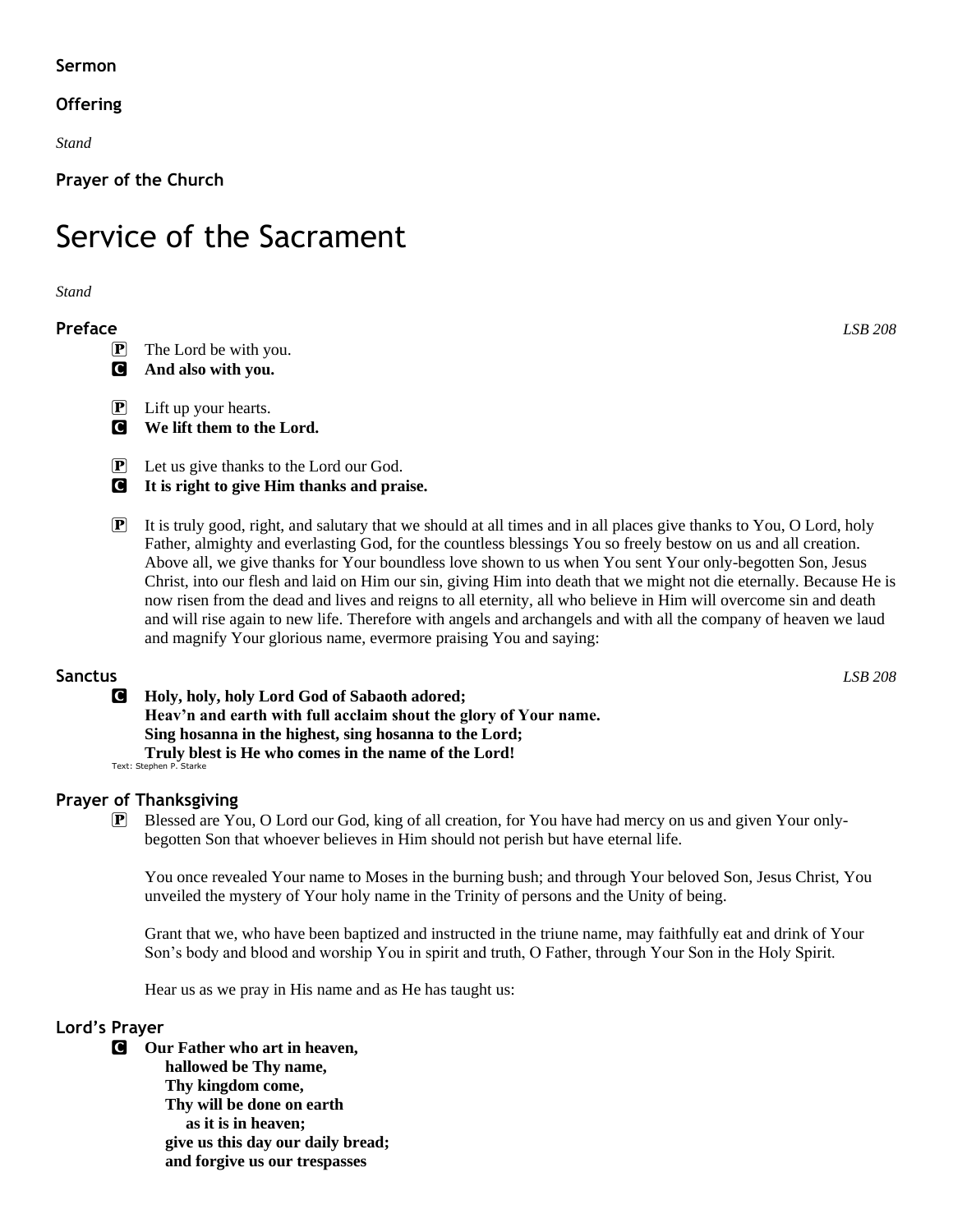**as we forgive those who trespass against us; and lead us not into temptation, but deliver us from evil. For Thine is the kingdom and the power and the glory forever and ever. Amen.**

## **The Words of Our Lord**

P Our Lord Jesus Christ, on the night when He was betrayed, took bread, and when He had given thanks, He broke it and gave it to the disciples and said: "Take, eat; this is My  $+$  body, which is given for you. This do in remembrance of Me."

In the same way also He took the cup after supper, and when He had given thanks, He gave it to them, saying: "Drink of it, all of you; this cup is the new testament in My  $+$  blood, which is shed for you for the forgiveness of sins. This do, as often as you drink it, in remembrance of Me."

### **Pax Domini**

P The peace of the Lord be with you always.

C **Amen.**

### **Agnus Dei** *LSB 210*

C **1 O Jesus Christ, true Lamb of God, You take the sin of the world away; O Jesus Christ, true Lamb of God, Have mercy on us, Lord, we pray.**

> **2 O Jesus Christ, true Lamb of God, You take the sin of the world away; Have mercy on us, Jesus Christ, And grant us peace, O Lord, we pray.**

Text: Stephen P. Starke

*Sit*

# **Distribution**

*The pastor and those who assist him receive the body and blood of Christ first and then distribute them to those who come to receive, saying:*

Take, eat; this is the true body of our Lord and Savior Jesus Christ, given into death for your sins. **Amen.**

Take, drink; this is the true blood of our Lord and Savior Jesus Christ, shed for the forgiveness of your sins. **Amen.**

*In dismissing the communicants, the following is said:*

P The body and blood of our Lord Jesus Christ strengthen and preserve you in body and soul to life everlasting. Depart  $\pm$  in peace.

C **Amen.**

### **507 Holy, Holy, Holy** *sts. 1–4*

1 Holy, holy, holy! Lord God Almighty! Early in the morning our song shall rise to Thee; Holy, holy, holy, merciful and mighty!

God in three persons, blessèd Trinity!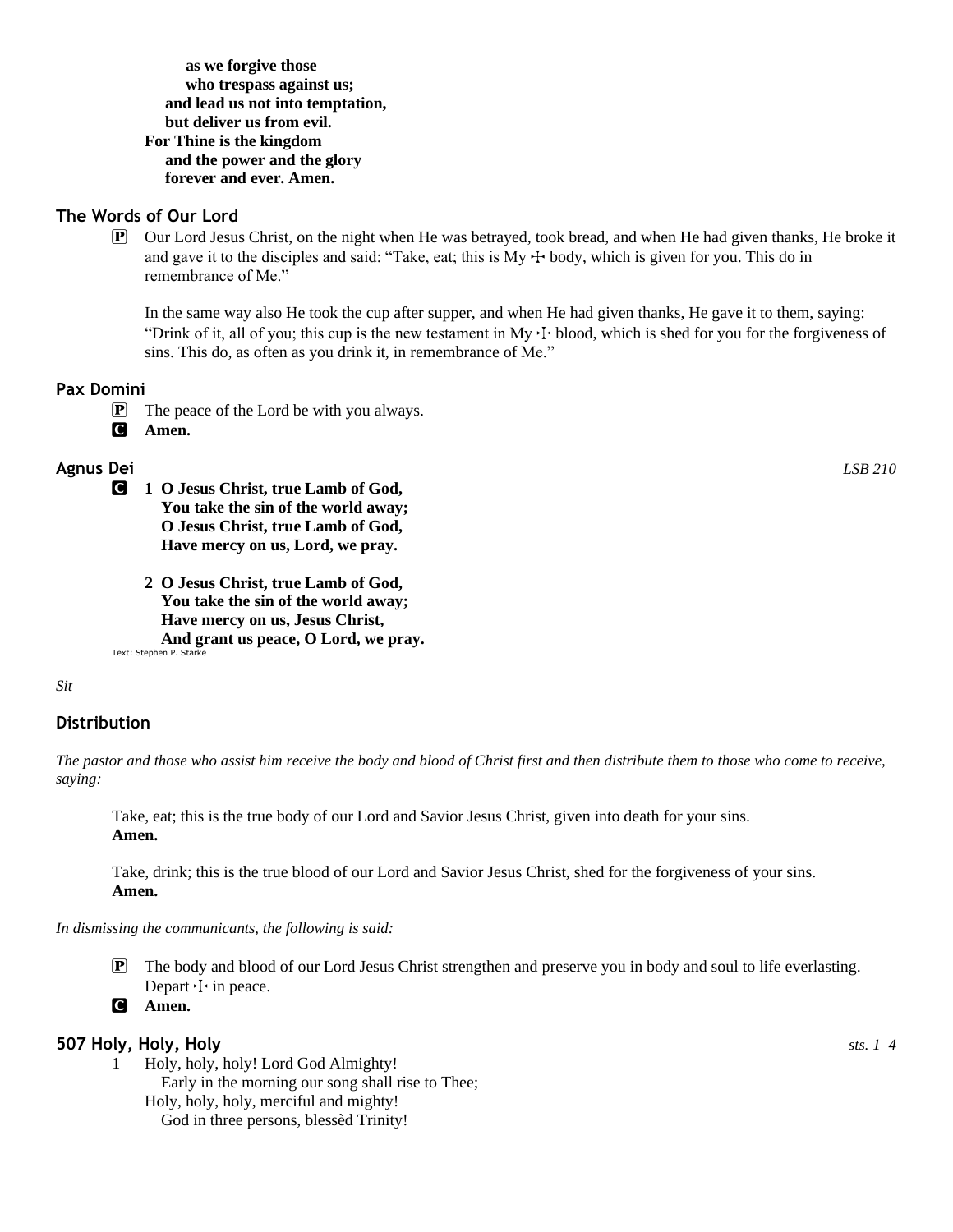- 2 Holy, holy, holy! All the saints adore Thee, Casting down their golden crowns around the glassy sea; Cherubim and seraphim falling down before Thee, Which wert and art and evermore shalt be.
- 3 Holy, holy, holy! Though the darkness hide Thee, Though the eye of sinful man Thy glory may not see, Only Thou art holy; there is none beside Thee, Perfect in pow'r, in love, and purity.
- 4 Holy, holy, holy! Lord God Almighty! All Thy works shall praise Thy name in earth and sky and sea. Holy, holy, holy, merciful and mighty! God in three persons, blessèd Trinity! Text: Reginald Heber, 1783–1826 Text: Public domain

### **802 Immortal, Invisible, God Only Wise**

1 Immortal, invisible, God only wise, In light inaccessible hid from our eyes, Most blessèd, most glorious, the Ancient of Days, Almighty, victorious, Thy great name we praise.

- 2 Unresting, unhasting, and silent as light, Nor wanting, nor wasting, Thou rulest in might; Thy justice like mountains high soaring above Thy clouds which are fountains of goodness and love.
- 3 To all life Thou givest to both great and small— In all life Thou livest, the true Life of all; We blossom and flourish as leaves on the tree And wither and perish but naught changes Thee.
- 4 Great Father of glory, pure Father of light, Thine angels adore Thee, all veiling their sight; All laud we would render: O help us to see 'Tis only the splendor of light that hides Thee. Text: W. Chalmers Smith, 1824–1908, alt. Text: Public domain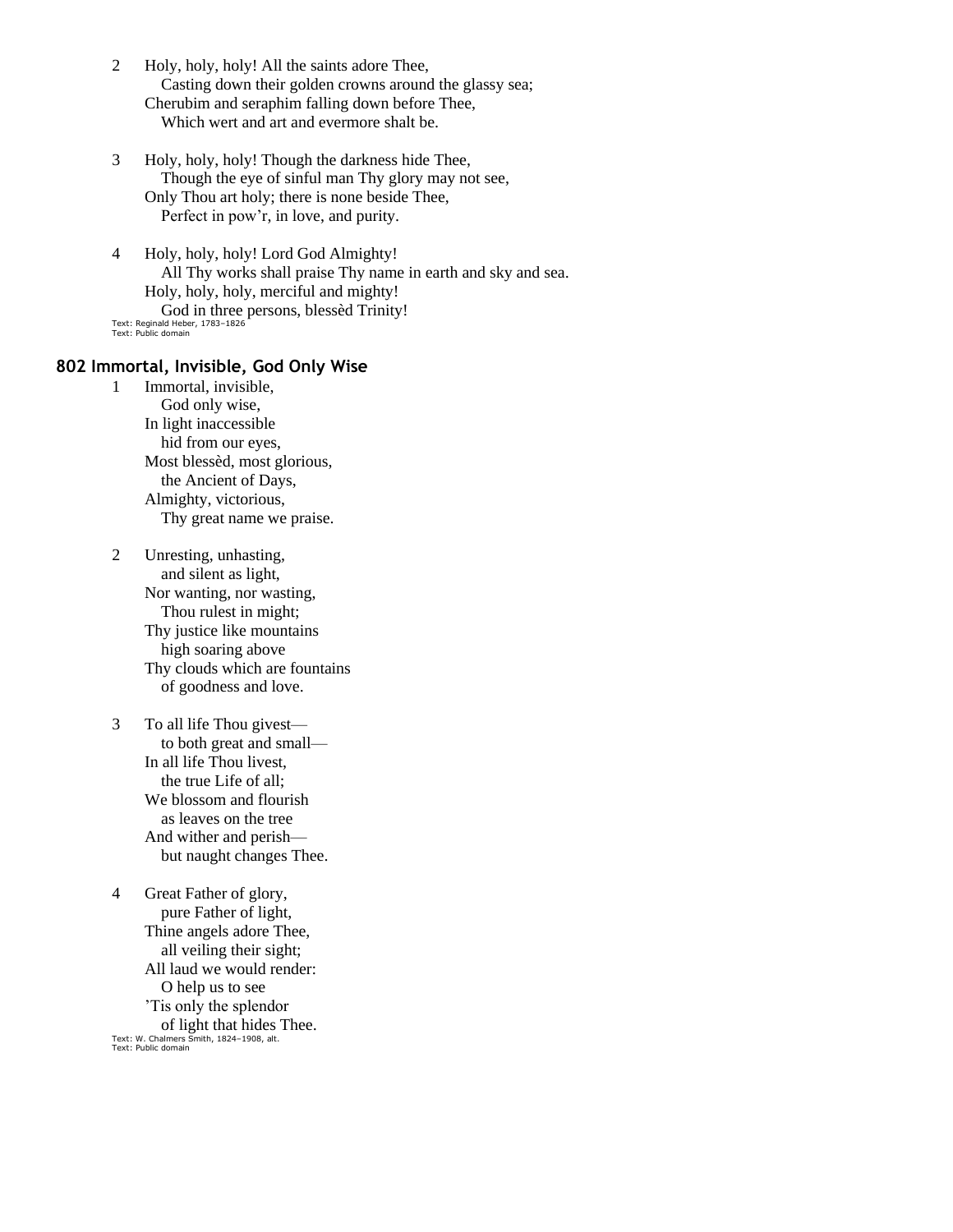### **506 Glory Be to God the Father**

- 1 Glory be to God the Father, Glory be to God the Son, Glory be to God the Spirit: Great Jehovah, Three in One! Glory, glory While eternal ages run!
- 2 Glory be to Him who loved us, Washed us from each spot and stain; Glory be to Him who bought us, Made us kings with Him to reign! Glory, glory To the Lamb that once was slain!
- 3 Glory to the King of angels, Glory to the Church's King, Glory to the King of nations; Heav'n and earth, your praises bring! Glory, glory To the King of glory sing!
- 4 Glory, blessing, praise eternal! Thus the choir of angels sings; Honor, riches, pow'r, dominion! Thus its praise creation brings. Glory, glory, Glory to the King of kings! Text: Horatius Bonar, 1808–89 Text: Public domain

*Stand*

# **Nunc Dimittis** *LSB 211*

- C **1 O Lord, now let Your servant Depart in heav'nly peace, For I have seen the glory Of Your redeeming grace: A light to lead the Gentiles Unto Your holy hill, The glory of Your people, Your chosen Israel.**
	- **2 All glory to the Father, All glory to the Son, All glory to the Spirit, Forever Three in One; For as in the beginning, Is now, shall ever be, God's triune name resounding Through all eternity.**

### **Post-Communion Collect**

A Let us pray.

We give thanks to You, almighty God, that You have refreshed us through this salutary gift, and we implore You that of Your mercy You would strengthen us through the same in faith toward You and in fervent love toward one another; through Jesus Christ, Your Son, our Lord, who lives and reigns with You and the Holy Spirit, one God, now and forever.

C **Amen.**